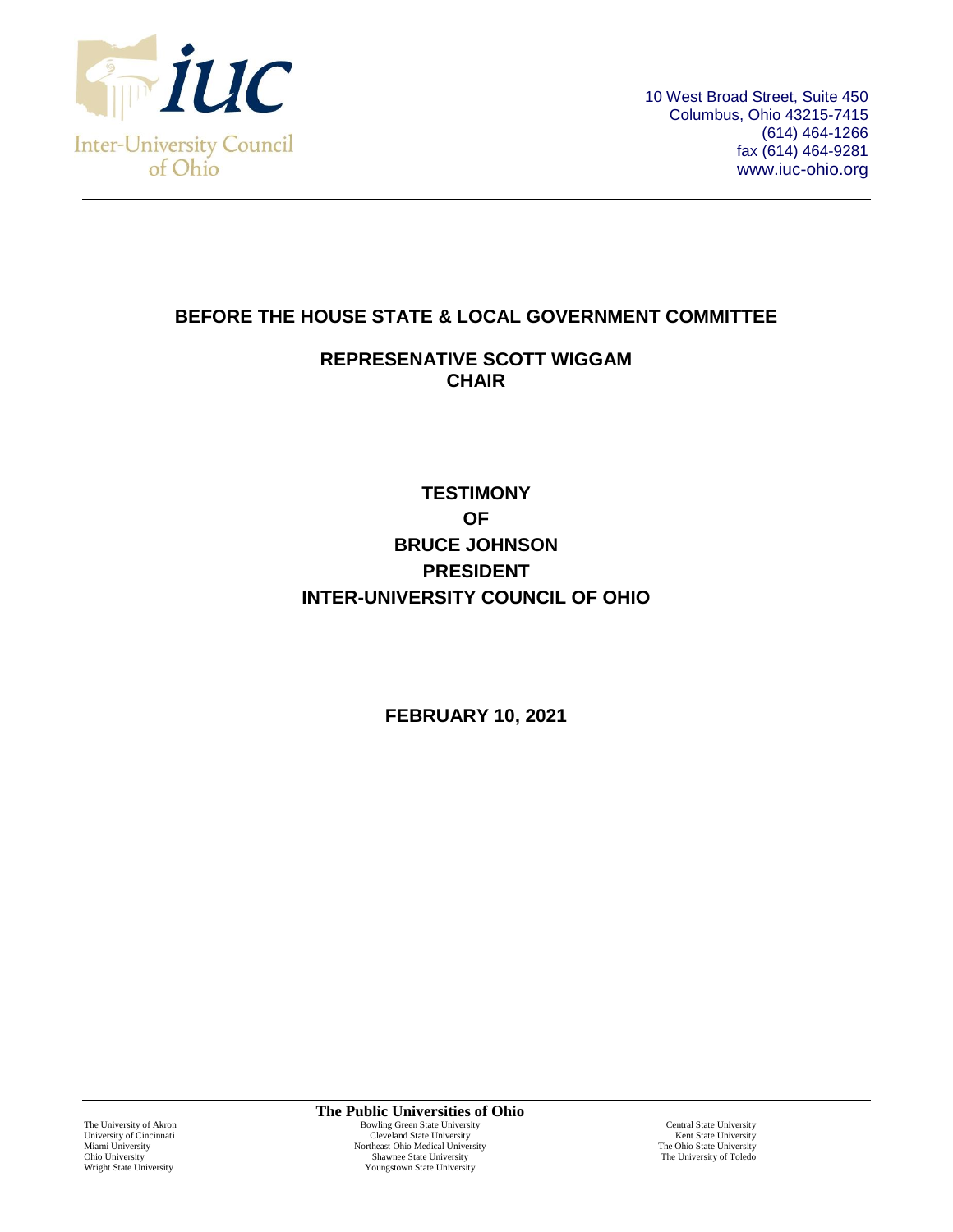Chairman Wiggam, Vice Chair John, Ranking Minority Member Kelly and members of the House State and Local Government Committee, thank you for allowing me to provide written proponent testimony today in support of House Bill 6 on behalf of the state's fourteen public universities, all of which are members of the Inter-University Council of Ohio (IUC). My name is Bruce Johnson and I am the President of the IUC.

The IUC was established in 1939 as a voluntary educational association of Ohio's public universities. It is committed to ensuring affordable opportunities for the more than 329,000 students attending our member institutions without sacrificing the quality of their education or experience.

From our perspective, House Bill 6 is a straightforward and necessary piece of legislation. The IUC presented proponent testimony on this bill in both the House and Senate last General Assembly when it was House Bill 673. It was pending a Senate floor vote after being favorably reported by the Senate General Government and Agency Review Committee, but time ran out before that vote could be taken when the Legislature adjourned in December. We thank Representative Roemer for his persistence on this issue and his reintroduction of the bill.

The two provisions in the bill of interest to the IUC and that we are testifying in support of are: one, the language continuing until July 1, 2021, the suspension of the requirement that an applicant pass a licensure examination to receive a license to practice as a registered nurse or licensed practical nurse; and, two, the language requiring a plan to be developed that provides students in educator preparation programs with alternative experiences because they may have missed out on other opportunities due to COVID-19 health orders.

We support the temporary nursing licensure language because the state continues to see new COVID cases and hospitalizations. The good news is those numbers may be stabilizing, but we are not out of the woods yet, and this legislation remains timely. Our hospital systems are still under pressure and staff are quickly reaching the limit of their endurance after a year of constant, continuous cases. The front-line healthcare workers, doctors, and nurses who see these incoming cases daily could use the additional support and some relief.

Ohio's public universities can help, and this bill would give us that opportunity. Last Spring Semester, our state universities produced 6,506 graduates with an associate degree, bachelor's degree, doctoral degree, or professional degree in a variety of healthcare fields and professions. At the beginning of the COVID-19 crisis, many of our nursing students were negatively impacted, especially those who were nearing graduation and initially lost the ability to do clinical work at hospitals. However, with the enactment of House Bill 197, which took effect on March 27, 2020, a great degree of flexibility was granted that led to more nurses, graduates of our public universities, being placed in the workforce in greater numbers. It enabled them to get right into the fight against the virus more quickly and in some cases, after graduation but prior to being officially licensed by the Board of Nursing.

Now, almost a year later, we find ourselves in the same situation. House Bill 6 would give us the same tools and flexibility going into this spring and summer and it would do so by extending the expiration date established in the previous legislation. The sponsor clearly recognizes the value of those individuals, our graduates, in the fight against COVID-19. The need for their assistance is still great.

The IUC also supports the language in the bill requiring educator preparation program approved under section 3333.048 of the Revised Code to develop and implement a plan to provide its students with alternative experiences, assignments, or instruction in the 2021-2022 academic year to make up any hours or weeks of clinical experiences, including field experiences, student teaching, and internship placements, that the students miss due to the Director of Health's order under section 3701.13 of the Revised Code.

We appreciate the sponsor's desire for fairness and flexibility and his willingness to introduce legislation to tackle the unpredictable and unforeseen consequences of trying to educate public university students to become teachers during a global pandemic by reducing or removing regulatory barriers. Doing so goes a long way towards ensuring Ohio's public universities can provide a high-quality, high-value education to the students we serve – and that ultimately benefits the students they will teach. It also will help ensure students can take full advantage